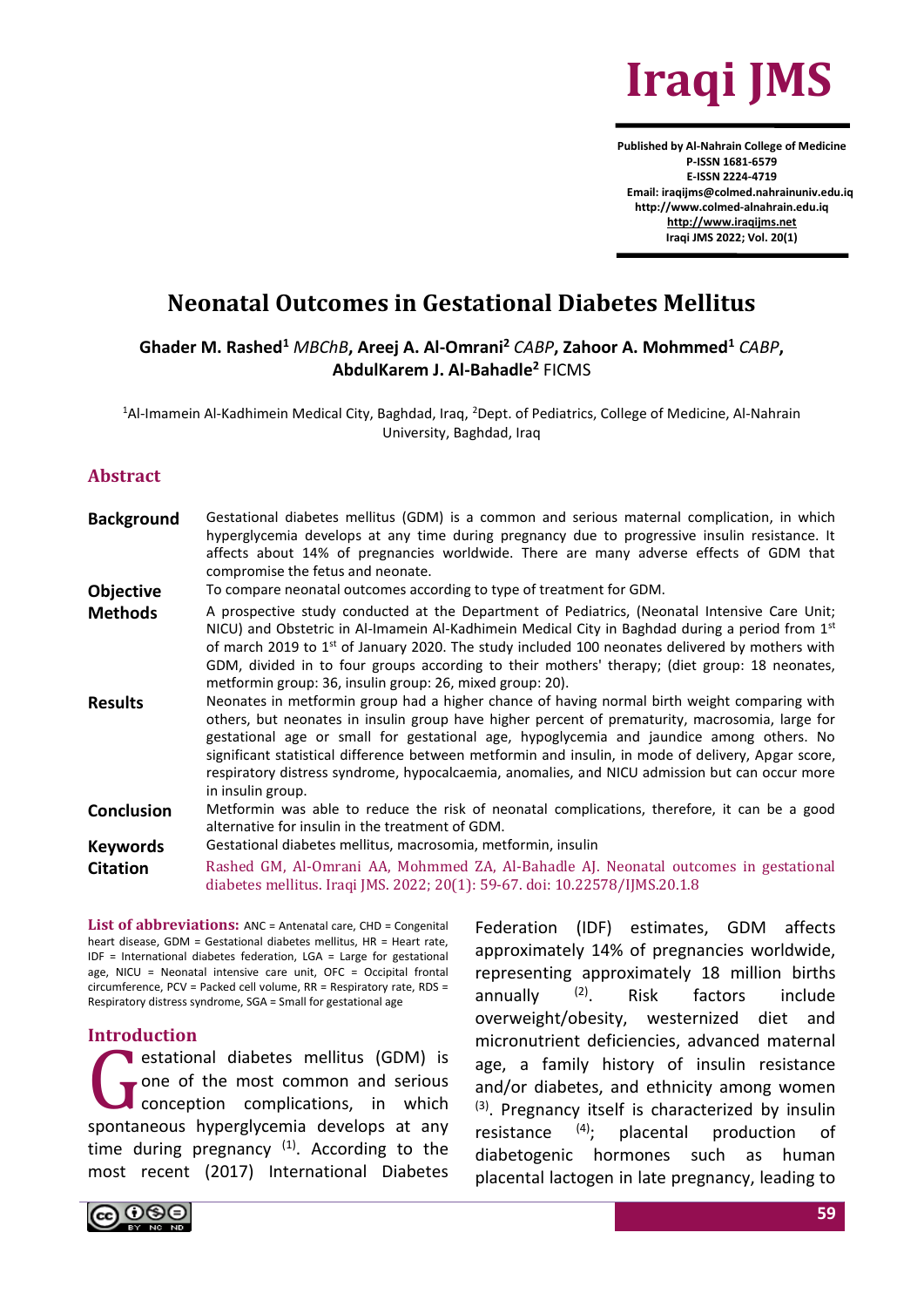progressive insulin resistance; when adaptation of β-cell hyper functionality during pregnancy fails to compensate maternal insulin resistance, GDM develops  $(5,6)$ . In utero, exposure to maternal hyperglycemia increases the incidence of perinatal complications. There are many adverse effects of GDM that compromise the fetus including, fetal anomalies or intrauterine death, macrosomia, birth injuries and asphyxia, respiratory distress syndrome, metabolic disorders, growth imbalance, hypoglycemia, hyperbilirubinemia, polycythemia, hypocalcaemia, and some longterm complications. More significantly, GDM places the offspring at risk of insulin resistance and type 2 diabetes mellitus, obesity and cardiovascular disease in adulthood (7-9). Considering adverse effects mentioned, GDM treatment seems to have great importance and benefits<sup>(10)</sup>. Medical treatment is initiated if glucose control levels are not achieved by lifestyle modifications such as exercise and dietary changes  $(11)$ . Traditionally, insulin has been the golden key for treatment in GDM patients. No placental passage and fine glucose level control, are established benefits of insulin administration in pregnancy  $(12)$ . On the other hand, insulin usage has some disadvantages and doubts remain about insulin consumption inconveniences in pregnancy. These include the need for multiple injections, maternal hypoglycemic risk, higher maternal weight gain during pregnancy (possibly due to increased appetite), and increased treatment cost  $(13)$ . Various studies have shown that an oral anti glycemic drug may not only have better maternal and fetal consequences but also could bring patients' acceptance  $(14)$ Metformin has been introduced as an alternative drug for insulin in GDM treatment theoretically  $(15)$ . This agent induces less gluconeogenesis and higher peripheral glucose uptake. Reducing insulin resistance is of great concern as well many studies approved that metformin did not induce maternal hypoglycemia, excessive maternal weight gain during pregnancy, and major fetal anomalies  $(16)$ . In some other studies, it has been shown that metformin administration in GDM has not been accompanying neonatal disorders (4,17).

This study aimed to compare neonatal outcomes according to type of treatment for GDM.

# **Methods**

A cross-sectional study conducted at Department of Pediatric and Obstetric in Al- Al-Imamein Al-Kadhimein Medical City in Baghdad during a period from  $1<sup>st</sup>$  of March 2019 to  $1<sup>st</sup>$  of January 2020. The study included 100 neonates delivered by mothers with GDM, the mother's age between 18-45 years old, who had been already diagnosed by obstetrician and gynecologist and on treatment with exclusion of mothers with type 1 and type 2 diabetes mellitus, other chronic diseases and with still birth. All mothers were selected from postdelivery ward in the hospital. Mother data was collected from the mothers themselves by direct questionnaire included the following: Mother age, last menstrual period (LMP), expected date of delivery (EDD), gravity, mode of delivery, type of therapy, antenatal care (ANC), their compliance with therapy, HbA1c was recorded in some of mothers. The evaluated neonatal outcomes data were collected by the neonatal intensive care unit (NICU) doctors or patients case sheets, soon post-delivery or during first week of life if admitted to NICU and included the following: Neonatal age, sex, birth weight, length, occipital frontal circumference (OFC), heart rate (HR), respiratory rate (RR), gestational age, weight in relation to gestational age, Apgar score at 1 and 5 minutes and any obvious congenital anomalies. After neonatal resuscitation, the blood glucose level of them checked during the first 2 hour after birth to detect hypoglycemia, specific investigations should be done according to the cause, such as packed cell volume (PCV) and total serum bilirubin in plethoric or jaundiced neonate, serum calcium if there is suspicion of hypocalcaemia, chest x-ray and echo study in respiratory distress syndrome (RDS) or

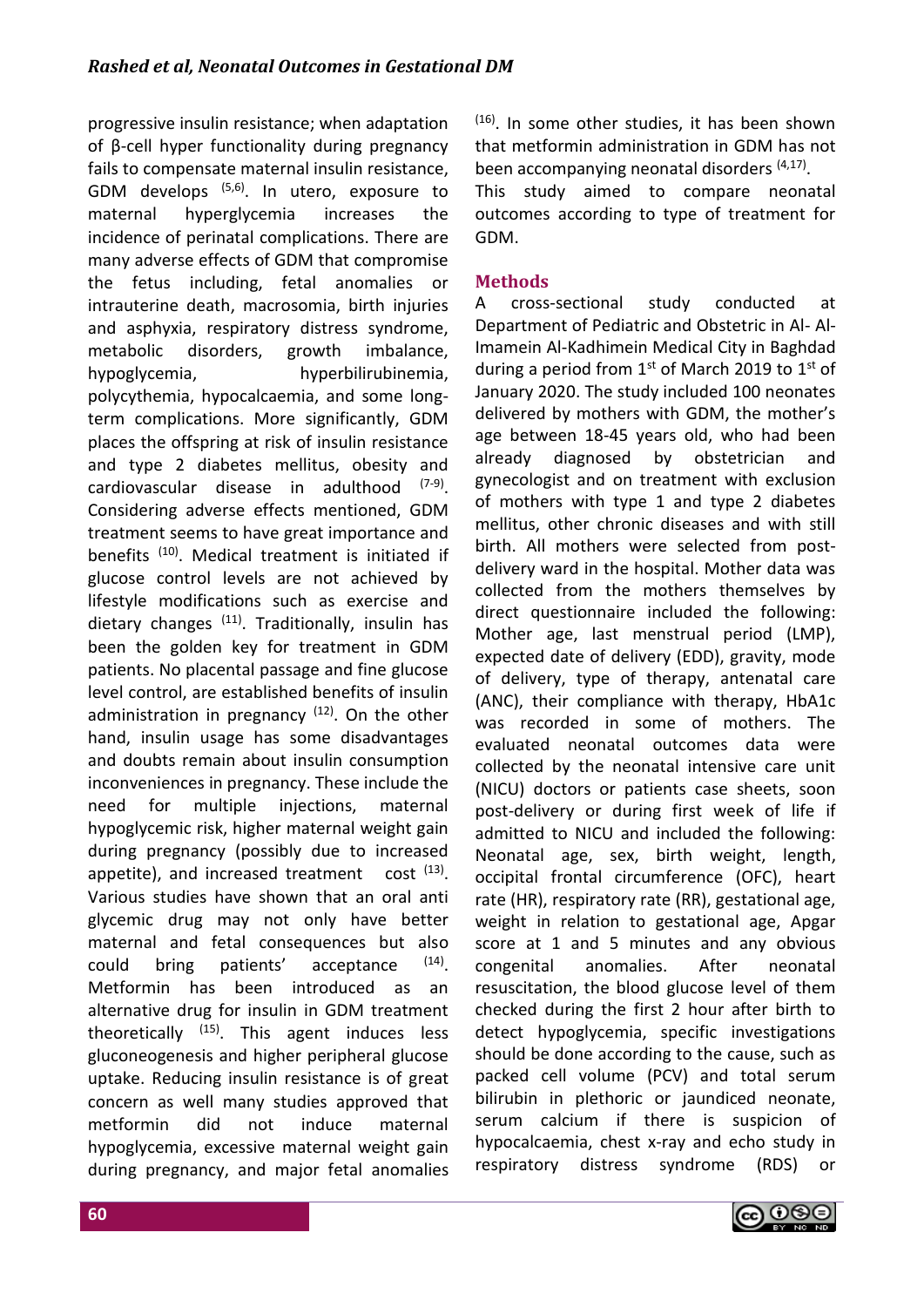congenital heart disease (CHD). Finally, the neonates were divided in to four groups according to types of their mothers' therapy: diet group 18 neonates, metformin group 36, insulin group 26, and mixed group 20, and we evaluate their characteristic, complications and compare them among groups, according to their mother's treatment. All mothers were verbally informed about the study and they were asked permission to make their neonates being part of the study.

### **Statistical analysis**

This is a cross-sectional study; data were presented as frequency and percentage. Comparison of variables between types of therapy of gestational diabetes using Fisher exact test, chi square and Yates chi square test were used. P value < 0.05 considered as level of significance. Statistical package for social sciences (SPSS) version 23 were used.

# **Results**

The study sample consisted of 100 neonates of mothers diagnosed as gestational diabetes mellitus, and on treatment. After data collection they were grouped according to maternal therapy into four groups: 1. dietary therapy, 2. metformin, 3. insulin, 4. metformin and insulin. From a hundred mothers, eighteen mothers were treated with diet, thirty sex with metformin, twenty-six with insulin, and twenty with mixed (insulin and metformin). The neonatal outcomes were analyzed depend on the mother therapy used. The mean age of neonates was 2.01 days (SD±1.62).

Regarding sex of newborns, 53 (53%) of them were females, 47 (47%) were males, and 70 (70%) of them were delivered by cesarean section, 39 (39%) were preterm, 35 (35%) were macrocosmic babies, and 44 (44%) were of normal birth weight, and according to weight for gestational age chart, 45 (45%) of neonates were adequate for gestational age, 37 (37%) large for gestational age, and 18 (18%) small for gestational age.

Apgar score at five minutes was low in 54 (54%) of newborns and 78% of neonates need admission to NICU due to single or multiple complications and the remainder 22% were normal.

Diet and metformin treatment groups show higher rate of term delivery (72.2%) for both comparing to higher rate of prematurity in insulin treatment group (65.4%), also, there was significant difference in gestational age according to type of mother therapy (p value  $=$ 0.014) (Table 1).

| Parameter<br>$N=26$ |                         |                | <b>Maternal therapy</b> |                       | P                            |        |
|---------------------|-------------------------|----------------|-------------------------|-----------------------|------------------------------|--------|
|                     |                         | <b>Insulin</b> | <b>Mixed</b><br>$N=20$  | <b>Diet</b><br>$N=18$ | <b>Metformin</b><br>$N = 36$ | value* |
| Gestational         | Preterm                 | 17 (65.4%)     | 7 (35.0%)               | 5(27.8%)              | 10 (27.8%)                   | 0.014  |
| age                 | Term                    | 9(34.6%)       | 13 (65.0%)              | 13 (72.2%)            | 26 (72.2%)                   |        |
|                     | Insulin vs other groups |                | 0.073                   | 0.031                 | 0.005                        |        |
| P value $**$        | Mixed vs other groups   |                |                         | 0.734                 | 0.762                        |        |
|                     | Diet vs metformin       |                |                         |                       | 1.000                        |        |

# **Table 1. Comparison of gestational age according to maternal therapy**

\* Chi square test, \*\* Fisher exact test

Mothers who were treated with metformin had a higher chance of having babies with normal birth weight (55.6%) comparing with those treated with other therapies, but neonates in insulin group have higher percent

of low birth weight (26.9%) and macrosomia (50%) among others (p value=0.038), which mean that there is a relation between neonatal birth weight and mothers' therapy (Table 2).

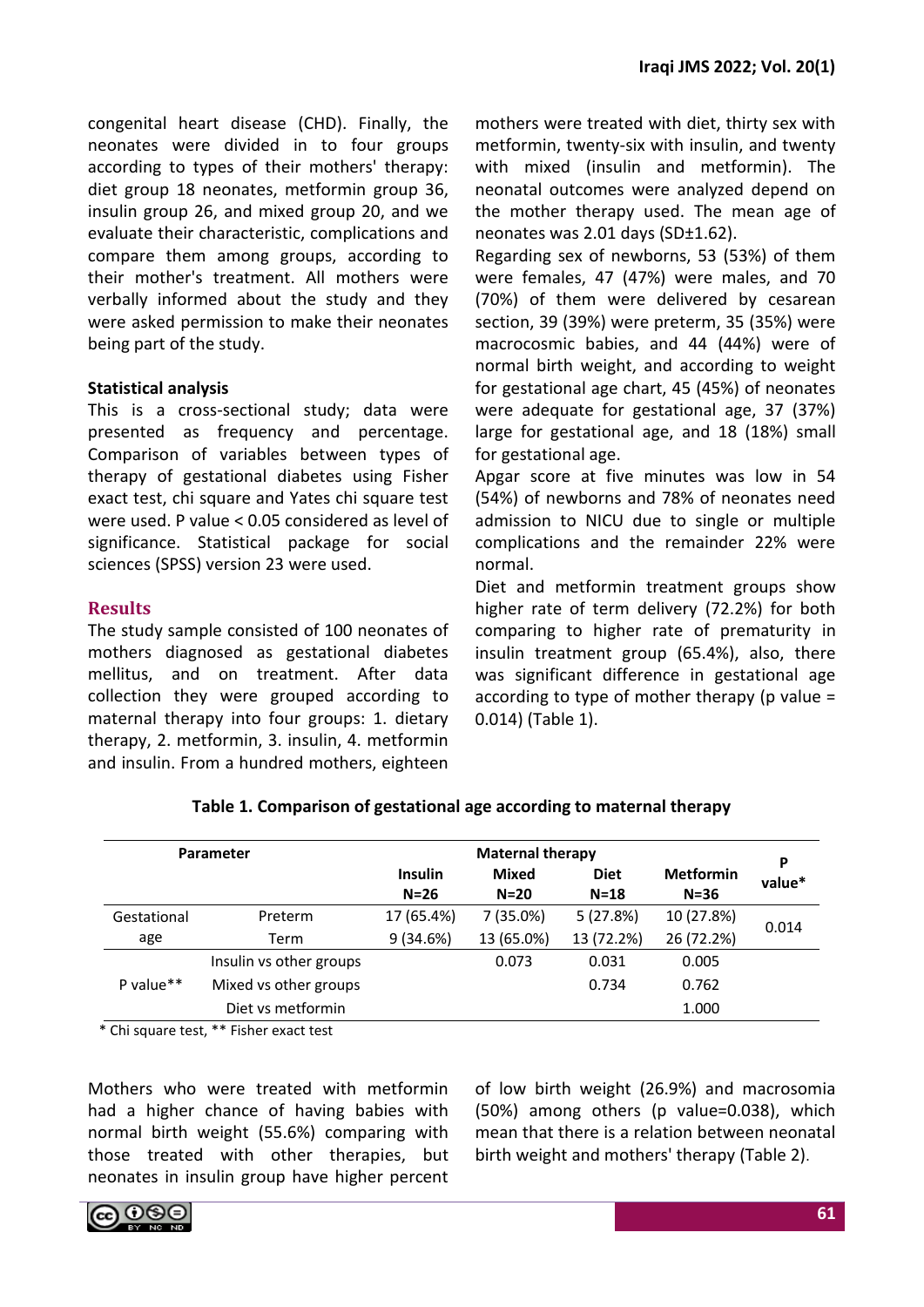|                        |                         | <b>Maternal therapy</b>  |                        |                       |                              |             |
|------------------------|-------------------------|--------------------------|------------------------|-----------------------|------------------------------|-------------|
| Parameter              |                         | <b>Insulin</b><br>$N=26$ | <b>Mixed</b><br>$N=20$ | <b>Diet</b><br>$N=18$ | <b>Metformin</b><br>$N = 36$ | P<br>value* |
| <b>Birth</b><br>weight | Low                     | 7(26.9%)                 | $5(25.0\%)$            | 3(16.7%)              | 6(16.7%)                     |             |
|                        | Normal                  | 6(23.1%)                 | 9(45.0%)               | $9(50.0\%)$           | 20 (55.6%)                   | 0.191       |
|                        | Macrosomia              | 13 (50.0%)               | 6(30.0%)               | 6(33.3%)              | 10 (27.8%)                   |             |
|                        | Insulin vs other groups |                          | 0.249                  | 0.179                 | 0.038                        |             |
| P value*               | Mixed vs other groups   |                          |                        | 0.820                 | 0.184                        |             |
|                        | Diet vs metformin       |                          |                        |                       | 0.233                        |             |

## **Table 2. Comparison of birth weight according to maternal therapy**

\* Chi square test

Regarding weight for gestational age, neonates who delivered to mothers treated with metformin have a lower chance of having SGA and also had slightly about twice the chance of having a baby AGA, comparing with insulin group which show higher percent of having LGA or SGA babies (p value=0.045) (Table 3**).**

# **Table 3. Comparison of weight for gestational age according to maternal therapy**

|              |                         | <b>Maternal therapy</b>  |                        |                       |                              |       |
|--------------|-------------------------|--------------------------|------------------------|-----------------------|------------------------------|-------|
|              | <b>Parameter</b>        | <b>Insulin</b><br>$N=26$ | <b>Mixed</b><br>$N=20$ | <b>Diet</b><br>$N=18$ | <b>Metformin</b><br>$N = 36$ |       |
| Gestational  | Preterm                 | 17 (65.4%)               | 7 (35.0%)              | 5(27.8%)              | 10 (27.8%)                   | 0.014 |
| age          | Term                    | 9(34.6%)                 | 13 (65.0%)             | 13 (72.2%)            | 26 (72.2%)                   |       |
|              | Insulin vs other groups |                          | 0.073                  | 0.031                 | 0.005                        |       |
| P value $**$ | Mixed vs other groups   |                          |                        | 0.734                 | 0.762                        |       |
|              | Diet vs metformin       |                          |                        |                       | 1.000                        |       |
|              |                         |                          |                        |                       |                              |       |

\* Chi square test, \*\* Fisher exact test, SGA=small for gestational age, AGA=adequate for gestational age, LGA=large for gestational age

The type of therapy did not significantly affect the mode of delivery in metformin and insulin groups, but in diet and mixed therapy groups there is a significant higher percentage of cesarean section comparing with metformin (P value=0.006) (Table 4).

We found that, there is no significant statistical difference between the four groups in neonatal Apgar score at five minutes (Table 5).

Neonatal complications in general, which also considered as causes for admission to NICU, can be single or multiple in the same admitted neonate, and can developed in all infants of diabetic mother, regardless the type of mother's therapy, in our study, we found that, hypoglycemia can occur in neonates of insulin group with highest percentage than others (76.9%), and in lowest with metformin group (44.4%) (p value=0.035), which is significant. Regarding hyperbilirubinemia, also the neonates in insulin group have the highest percent among the others with significant difference (50.0%), (p value=0.008). At the end, the same results were found regarding respiratory distress syndrome, hypocalcaemia, congenital heart disease, neural tube defect, and NICU admission, which showed that there is no significant statistical difference between

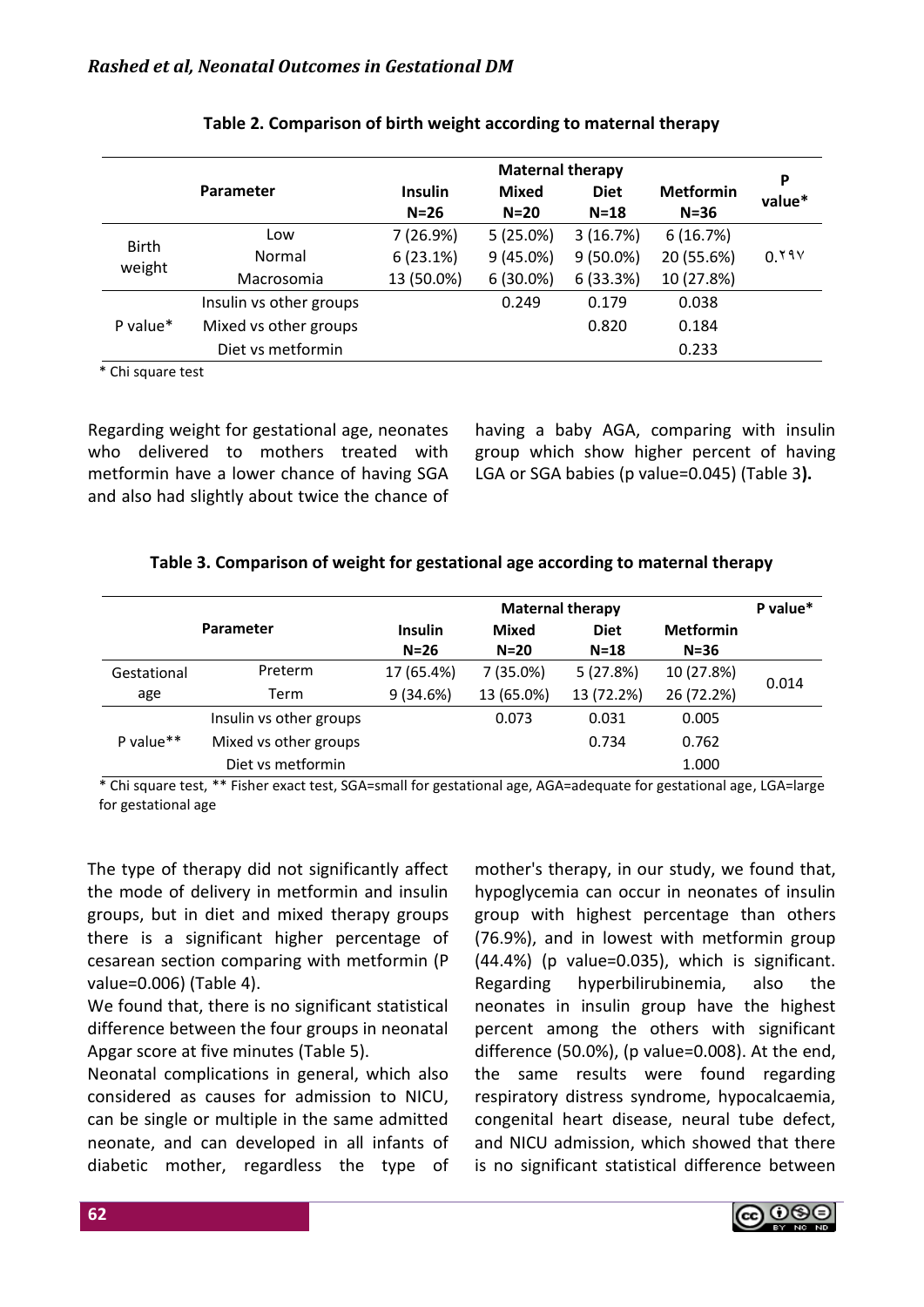the four groups, but RDS, CHD and NICU admission can occur more in insulin group than others (Table 6).

|              | <b>Maternal therapy</b> |                |              |             | P value*         |       |
|--------------|-------------------------|----------------|--------------|-------------|------------------|-------|
| Parameter    |                         | <b>Insulin</b> | <b>Mixed</b> | <b>Diet</b> | <b>Metformin</b> |       |
|              |                         | $N=26$         | $N=20$       | $N=18$      | $N = 36$         |       |
| Mode of      | CS                      | 19 (73.1%)     | 17 (85.0%)   | 16 (88.9%)  | 18 (50.0%)       | 0.006 |
| delivery     | <b>NVD</b>              | 7 (26.9%)      | 3(15.0%)     | 2(11.1%)    | 18 (50.0%)       |       |
|              | Insulin vs other groups |                | 0.476        | 0.270       | 0.115            |       |
| P value $**$ | Mixed vs other groups   |                |              | 1.000       | 0.011            |       |
|              | Diet vs metformin       |                |              |             | 0.007            |       |
|              |                         |                |              |             |                  |       |

# **Table 4. Comparison of mode of delivery according to maternal therapy**

\* Chi square test, \*\* Fisher exact test

# **Table 5. Comparison of Apgar score according to maternal therapy**

|             |                                           |                          | P value*        |                       |                            |       |
|-------------|-------------------------------------------|--------------------------|-----------------|-----------------------|----------------------------|-------|
| Parameter   |                                           | <b>Insulin</b><br>$N=26$ | Mixed<br>$N=20$ | <b>Diet</b><br>$N=18$ | <b>Metformin</b><br>$N=36$ |       |
| Apgar score | Low                                       | 15 (57.7%)               | 12 (60.0%)      | 12 (66.7%)            | 15 (41.7%)                 | 0.284 |
|             | Normal                                    | 11 (42.3%)               | 8 (40.0%)       | 6(33.3%)              | 21 (58.3%)                 |       |
|             | Insulin vs other groups                   |                          | 1.000           | 0.754                 | 0.303                      |       |
| P value**   | Mixed vs other groups                     |                          |                 | 0.745                 | 0.266                      |       |
|             | Diet vs metformin                         |                          |                 |                       | 0.148                      |       |
|             | $*$ Chi caugha toot $**$ Fisher over toot |                          |                 |                       |                            |       |

\* Chi square test, \*\* Fisher exact test

# **Table 6. Comparison of complication according to maternal therapy**

|                               | <b>Maternal therapy</b> |              |             |                  |             |
|-------------------------------|-------------------------|--------------|-------------|------------------|-------------|
| <b>Complications</b>          | <b>Insulin</b>          | <b>Mixed</b> | <b>Diet</b> | <b>Metformin</b> | P<br>value* |
|                               | $N=26$                  | $N=20$       | $N=18$      | $N=36$           |             |
| Hypoglycemia                  | 20 (76.9%)              | 15 (75.0%)   | 11 (61.1%)  | 16 (44.4%)       | 0.035       |
| Respiratory distress syndrome | 15 (57.7%)              | 7(35.0%)     | 5(27.8%)    | 12 (33.3%)       | 0.145       |
| Jaundice                      | 13 (50.0%)              | $6(30.0\%)$  | 4(22.2%)    | 4(11.1%)         | 0.008       |
| Hypocalcaemia                 | 8 (30.8%)               | $8(40.0\%)$  | $2(11.1\%)$ | 7(19.4%)         | 0.151       |
| Congenital heart disease      | 7 (26.9%)               | $3(15.0\%)$  | $0(0.0\%)$  | 2(5.6%)          | 0.090       |
| <b>NTD</b>                    | 1(3.8%)                 | $2(10.0\%)$  | $0(0.0\%)$  | $0(0.0\%)$       | 0.164       |
| NICU admission                | 23 (88.5%)              | 17 (85.0%)   | 13 (72.2%)  | 25 (69.4%)       | 0.473       |

\* Chi square and Yates chi square test

# **Discussion**

The occurrence of GDM is increasing in the context of the pandemic in obesity and type 2 diabetes in the modern world, so early

diagnosis and treatment can play a significant role in the preservation of the health of mother and her newborn  $(4)$ . In this study we compared the different neonatal outcomes according to

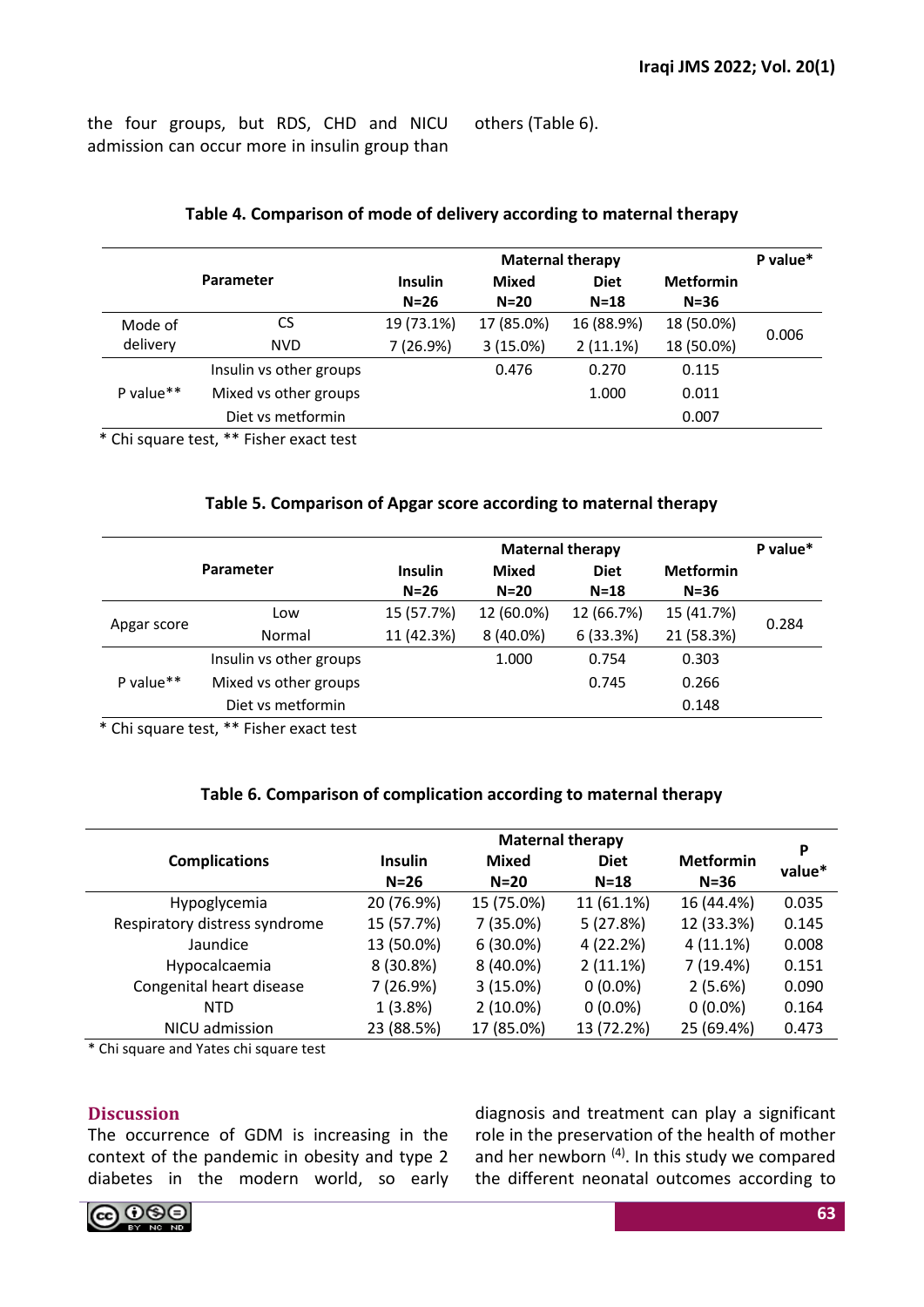the treatment of choice for gestational diabetes mellitus.

Regarding prematurity, there was a statistical significance of preterm labor between metformin and insulin groups (65.4% in the insulin group versus 27.8% in the metformin group), (P value =0.005), which nearly similar to findings in a study at Kashan University of Medical Sciences, Iran, by Mesdaghinia et al. <sup>(18)</sup>, which found a statistical significance of preterm labor between metformin and insulin groups (8 in the insulin group versus 0 in the metformin group ( $P = 0.007$ ), and the same results in Balani et al. study <sup>(19)</sup>, but Gui et al. study in 2013<sup>(20)</sup> mentioned that preterm labor in metformin group is higher than insulin group and this could be due to phenomenon of chance or an unknown effect of metformin on labor cycle. As we know, neonates who are born prematurely have higher rates of cerebral palsy, sensory deficits, learning disabilities and respiratory illnesses compared with those born at term <sup>(21)</sup>. Regarding neonatal birth weight, we found in this study that the incidence of macrosomia or low birth weight in the metformin group was significantly less than the group receiving insulin (P=0.035) and this agreed with some studies, such as Behrashi et al. <sup>(22)</sup>, their results showed that the incidence of macrosomia in the metformin group was significantly less than the group receiving insulin (P=0.005). Others like Dhulkotia et al. (23) and Zangeneh et al. <sup>(24)</sup> showed no significant difference between the groups in the prevalence of macrosomia. But Balsells et al. study in 2015 <sup>(25)</sup>, and Cheng et al. <sup>(26)</sup>, found that metformin was associated with a higher birth weight and macrosomia than insulin, suggested that uncontrolled diabetes can lead to fetal macrosomia.

Regarding weight for gestational age, we found also, the percentage of SGA and LGA newborns was higher in the insulin group, compared to metformin group with a significant statistical difference (P=0.045) and this result is in agreement with Simeonova-Krstevska et al. study in Macedonia <sup>(8)</sup>, Goh et al. <sup>(27)</sup> and Rai et al. <sup>(28)</sup>. Surprisingly, although mean glycemic values were higher in the insulin group, the percent of SGA newborns was higher. It can be explained by a high incidence of prematurity in the insulin group, as we know, being SGA is as complicated as being LGA, since both are associated with higher morbidity and mortality in the short- and long-term, among the perinatal complications of an LGA newborn, are noteworthy the increased risk of meconium aspiration, clavicle fracture, perinatal hypoxia, hypoglycemia, hyperbilirubinemia, transient tachypnea, brachial plexus injury, shoulder dystocia, and even neonatal death, therefore, preventing the occurrence of both is important <sup>(29)</sup>. AGA is the treatment goal, and in our study, metformin was associated with high percent (58.3%) rather than insulin therapy (26.9%), and the difference was significant (P=0.045) and this agreed with Goh et al.  $(27)$ and Silva et al. study in Brazil in 2017  $(30)$ , and like our study, they also, found that there is no significant statistical difference between metformin and insulin in mode of delivery but higher percent of caesarean delivery associated with insulin group than metformin, probably, due to a higher percent of LGA newborns in insulin group, in addition to these results we also found that there is significant statistical difference between diet, mixed groups and metformin group (P=0.007, 0.011) respectively, in cesarean section delivery, this difference may be due to the dissemination of cesarean practice in our country, unlike others.

Fifth minute Apgar score revealed no difference between the four groups statistically, similar results were reported by Rowan et al.  $(31)$ , and Ijäs et al.  $(32)$ .

Regarding hypoglycemia, we found that neonates of mothers treated with insulin therapy have higher percentage among other groups (76.9%) and lower in metformin group (44.4%) and this statistically significant (P=0.035), these results were in agreement with the results of Tertti et al.  $(33)$ , which showed that, the incidence of neonatal hypoglycemia was significantly higher in the insulin group than in the metformin group ( $P=$ 0.03), similar results also found by Hellmuth et al. <sup>(34)</sup>, But Gilson and Murphy study in USA <sup>(35)</sup> showed that the neonatal hypoglycemia was less in the metformin group than insulin, but there was no statistically significant difference

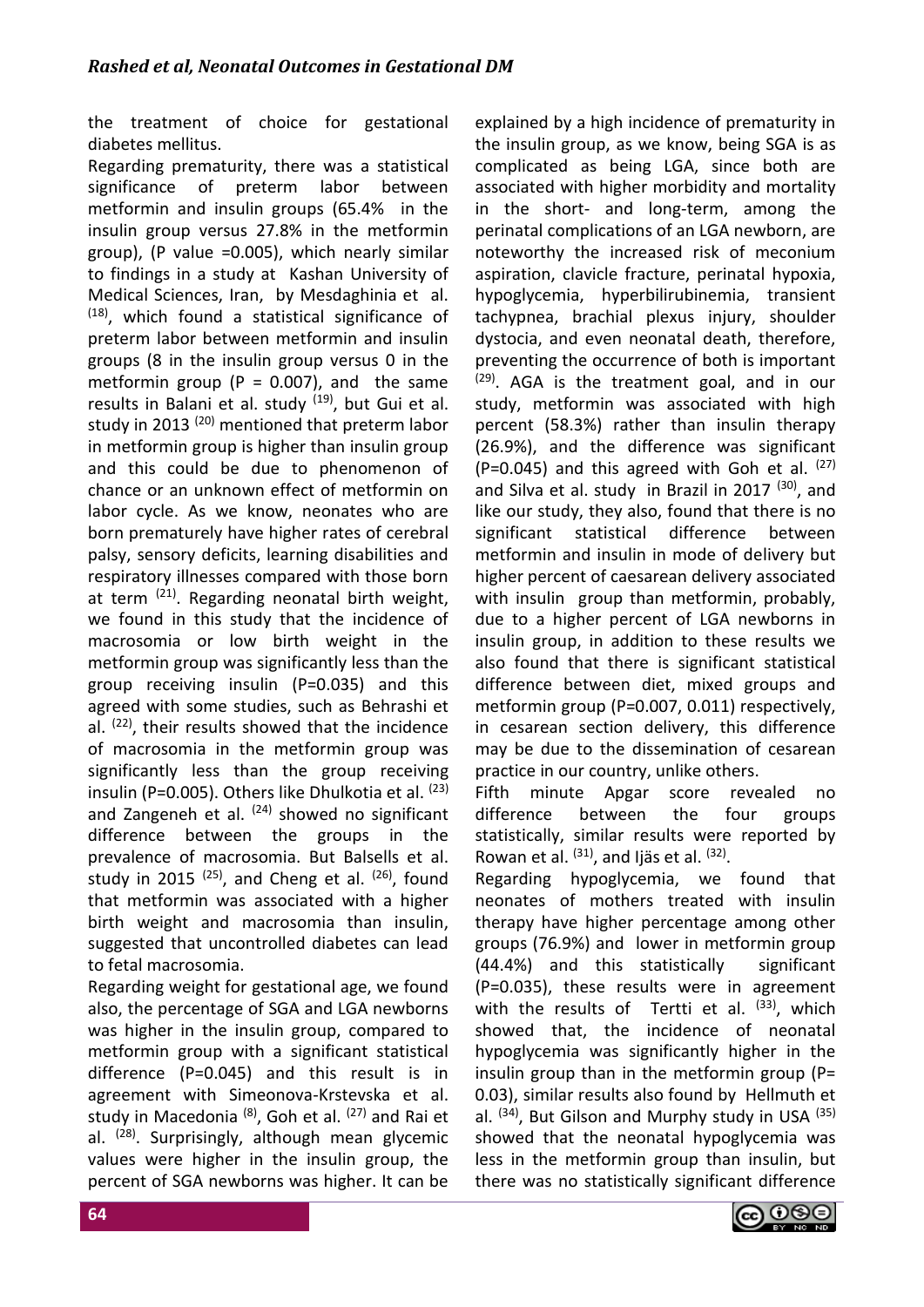between the two groups. Other studies reported a higher incidence of neonatal hypoglycemia in the metformin group compared with the insulin group and others, but the difference between the groups was not significant, like the results in study by Conway et al. <sup>(36)</sup> and Ramos et al. in USA <sup>(14)</sup>, they found that this difference may be related to the level of glycemic control in patients in the various studies.

Regarding hyperbilirubinemia, in our study, we found a significant statistical difference among the groups, higher percent was in insulin therapy (50.0%) and lower percent in metformin (11.1%), which considered a significant difference (P=0.008), similar result found by Mesdaghinia et al.  $(18)$  and Hyer et al.  $(37)$ , but regarding respiratory distress syndrome, hypocalcaemia we found that, there is no significant statistical difference between the four groups but can occur more in insulin and mixed groups, which are nearly similar to the results of other studies like Jacobson et al.  $(38)$ , Behrashi et al.  $(22)$  and Tempe et al.  $(39)$ , findings of these studies showed that there was no statistically significant difference among groups in the prevalence of hypocalcaemia, respiratory distress syndrome and neonatal jaundice. Others such as Mesdaghinia et al. <sup>(18)</sup>, and Hyer et al. <sup>(40)</sup>, found that respiratory distress syndrome and hypocalcaemia among neonates of the insulin group were significantly more rather than the metformin group, this is believed to be related to higher rates of preterm labor in their studies.

Congenital anomalies such as Congenital heart disease and neural tube defect in our study associated more with insulin and mixed therapy group than others, but it revealed no statistical differences between groups and this results agreed with Tertti et al.  $(33)$  and Hawthorne <sup>(41)</sup>, but Ramos et al. <sup>(14)</sup>, and Homko et al. <sup>(42)</sup> reported greater incidence of congenital anomalies in patients treated with metformin than the insulin group, suggested that risk of major congenital abnormalities may be related to maternal glycemic control before and during pregnancy.

In our study, neonatal admission to neonatal intensive care unit up to 1 week after birth due to single or multiple complications has been recorded in the four groups as a high total percentage 78%, and there is no significant statistical value among groups but Insulin group newborns were admitted in more percent than metformin group, Rowan et al. (51) reported similar results, they assumed that higher rate of NICU admission in the insulin group could be due to higher prevalence of preterm labor.

In general, the findings of this study showed that metformin as a treatment of gestational diabetes mellitus has fewer side effects on fetus and newborns with better short- and long-term outcomes than others. This was corroborated in the study carried out by Elliott et al. <sup>(43)</sup>; in their study, they observed that very low level of metformin could pass through the placenta, also it had the lowest concentration in infants' umbilical cord blood of diabetic mothers under treatment. The reason behind this observation was the strong tendency of the drug to bind to proteins (it is reported as 99.9%) and a very short half-life of 4-6 h  $(8)$ , in another study carried out by Kraemer et al.  $(4)$ to assess the binding effect of metformin to proteins, they found that by removing albumin, blood levels of metformin in umbilical cord still remained undetectable. They concluded that a specific pump actively pumps it into the maternal blood against the direction of fetal blood concentration. This pump, with the two above mentioned mechanisms, has made metformin a suitable drug for the treatment of gestational diabetes with minimal transmission to the fetus.

In conclusion, the pediatrician in the delivery room should expect different neonatal outcomes according to maternal therapy for GDM and their compliance during pregnancy. So, the results of our study, found that metformin can be a good alternative for insulin and others types of maternal therapy in the treatment of GDM. It is associated with better outcomes and less complications for fetuses and neonates.

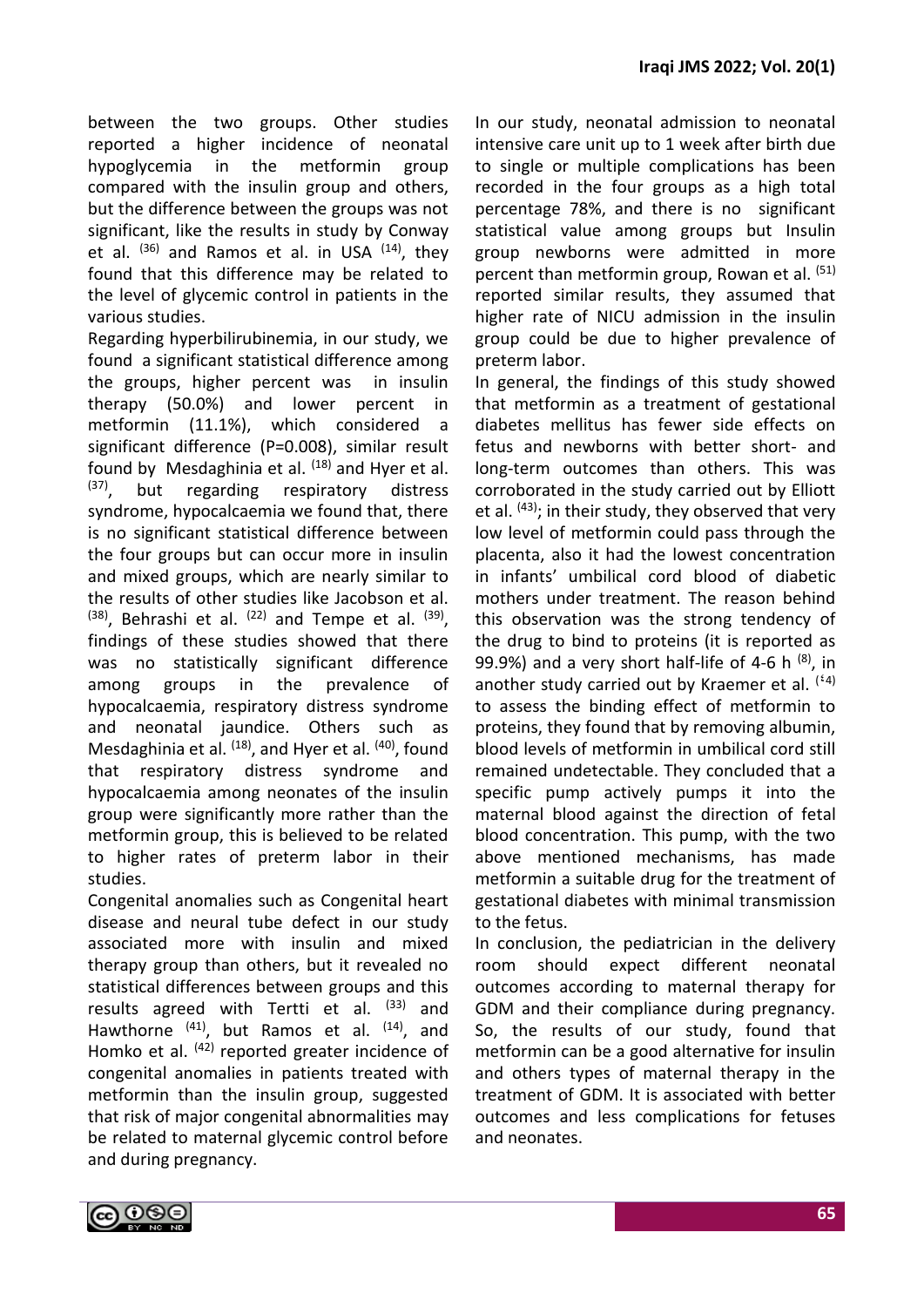## **Acknowledgement**

Authors would like to thank the staff members of Gynecology and Obstetrics, staff members of Pediatric Department in Al-Imamein Al-Kadhimein Medical City for their help in collection of information regarding history and examination.

## **Author contribution**

Dr. Rashed and Dr Al-Omrani collected the data, Dr. Mohmmed and Dr. Al-Bahadle wrote the first draft of manuscript, all of them share in statistical analysis and discussion.

# **Conflict of interest**

Authors declare that there is no conflict of interest.

# **Funding**

Self-funding.

### **References**

- **1.** American Diabetes Association. 2. Classification and diagnosis of diabetes: Standards of medical care in diabetes-2018. Diabetes Care. 2018; 41(Suppl 1): S13-S27. doi: 10.2337/dc18-S002.
- **2.** International Diabetes Federation. IDF Diabetes Atlas. 8th ed. IDF; Brussels, Belgium: 2017.
- **3.** Feig DS, Moses RG. Metformin therapy during pregnancy: good for the goose and good for the gosling too? Diabetes Care. 2011; 34(10): 2329-30. doi: 10.2337/dc11-1153.
- **4.** International Diabetes Federation. IDF Diabetes Atlas. 7th ed. IDF; Brussels, Belgium: 2015.
- **5.** Genevay M, Pontes H, Meda P. Beta cell adaptation in pregnancy: a major difference between humans and rodents? Diabetologia. 2010 Oct; 53(10): 2089- 92. doi: 10.1007/s00125-010-1848-z.
- **6.** Barbour LA, McCurdy CE, Hernandez TL, et al. Cellular mechanisms for insulin resistance in normal pregnancy and gestational diabetes. Diabetes Care. 2007; 30 Suppl 2: S112-9. doi: 10.2337/dc07-s202.
- **7.** Dabelea D, Hanson RL, Lindsay RS, et al. Intrauterine exposure to diabetes conveys risks for type 2 diabetes and obesity: a study of discordant sibships. Diabetes. 2000; 49(12): 2208-11. doi: 10.2337/diabetes.49.12.2208.
- **8.** Simeonova-Krstevska S, Bogoev M, Bogoeva K, et al. Maternal and neonatal outcomes in pregnant women with gestational diabetes mellitus treated with diet, metformin or insulin. Open Access Maced J Med Sci. 2018; 6(5): 803-7. doi: 10.3889/oamjms.2018.200.
- **9.** Cheung NW. The management of gestational diabetes. Vasc Health Risk Manag. 2009; 5(1): 153-64. doi: 10.2147/vhrm.s3405.
- **10.** Swaminathan K, Howlet HC, Campbell IW. Metformin in diabetic pregnancy. J R Coll Physicians Edinb. 2009;39:10–4.
- **11.**Niromanesh S, Alavi A, Sharbaf FR, et al. Metformin compared with insulin in the management of gestational diabetes mellitus: a randomized clinical trial. Diabetes Res Clin Pract. 2012; 98(3): 422-9. doi: 10.1016/j.diabres.2012.09.031.
- **12.** Kirpichnikov D, McFarlane SI, Sowers JR. Metformin: an update. Ann Intern Med. 2002; 137(1): 25-33. doi: 10.7326/0003-4819-137-1-200207020-00009.
- **13.** Spaulonci CP, Bernardes LS, Trindade TC, et al. Randomized trial of metformin vs insulin in the management of gestational diabetes. Am J Obstet Gynecol. 2013; 209(1): 34.e1-7. doi: 10.1016/j.ajog.2013.03.022.
- **14.** Ramos GA, Jacobson GF, Kirby RS, et al. Comparison of glyburide and insulin for the management of gestational diabetics with markedly elevated oral glucose challenge test and fasting hyperglycemia. J Perinatol. 2007; 27(5): 262-7. doi: 10.1038/sj.jp.7211683.
- **15.**Glueck CJ, Phillips H, Cameron D, et al. Continuing metformin throughout pregnancy in women with polycystic ovary syndrome appears to safely reduce first-trimester spontaneous abortion: a pilot study. Fertil Steril. 2001; 75(1): 46-52. doi: 10.1016/s0015- 0282(00)01666-6.
- **16.**Jakubowicz DJ, Iuorno MJ, Jakubowicz S, et al. Effects of metformin on early pregnancy loss in the polycystic ovary syndrome. J Clin Endocrinol Metab. 2002; 87(2): 524-9. doi: 10.1210/jcem.87.2.8207.
- **17.**Gupta A, Kumar R, Yadav HP, et al. Feasibility of 4D CT simulation with synchronized intravenous contrast injection in hepatocellular carcinoma. Rep Pract Oncol Radiother. 2020; 25(2): 293-8. doi: 10.1016/j.rpor.2019.12.006.
- **18.** Mesdaghinia E, Samimi M, Homaei Z, et al. Comparison of newborn outcomes in women with gestational diabetes mellitus treated with metformin or insulin: a randomized blinded trial. Int J Prev Med. 2013; 4(3): 327-33.
- **19.** Balani J, Hyer SL, Rodin DA, et al. Pregnancy outcomes in women with gestational diabetes treated with metformin or insulin: a case-control study. Diabet Med. 2009; 26(8): 798-802. doi: 10.1111/j.1464-5491.2009.02780.x.
- **20.**Gui J, Liu Q, Feng L. Metformin vs insulin in the management of gestational diabetes: a metaanalysis. PLoS One. 2013; 8(5): e64585. doi: 10.1371/journal.pone.0064585.
- **21.**World Health Organization. Born too soon: the global action report on preterm birth. Geneva: World Health Organization; 2012.
- **22.** Behrashi M, Samimi M, Ghasemi T, et al. Comparison of glibenclamide and insulin on neonatal outcomes in pregnant women with gestational diabetes. Int J Prev Med. 2016; 7: 88. doi: 10.4103/2008-7802.184502.
- **23.**Dhulkotia JS, Ola B, Fraser R, et al. Oral hypoglycemic agents vs insulin in management of gestational